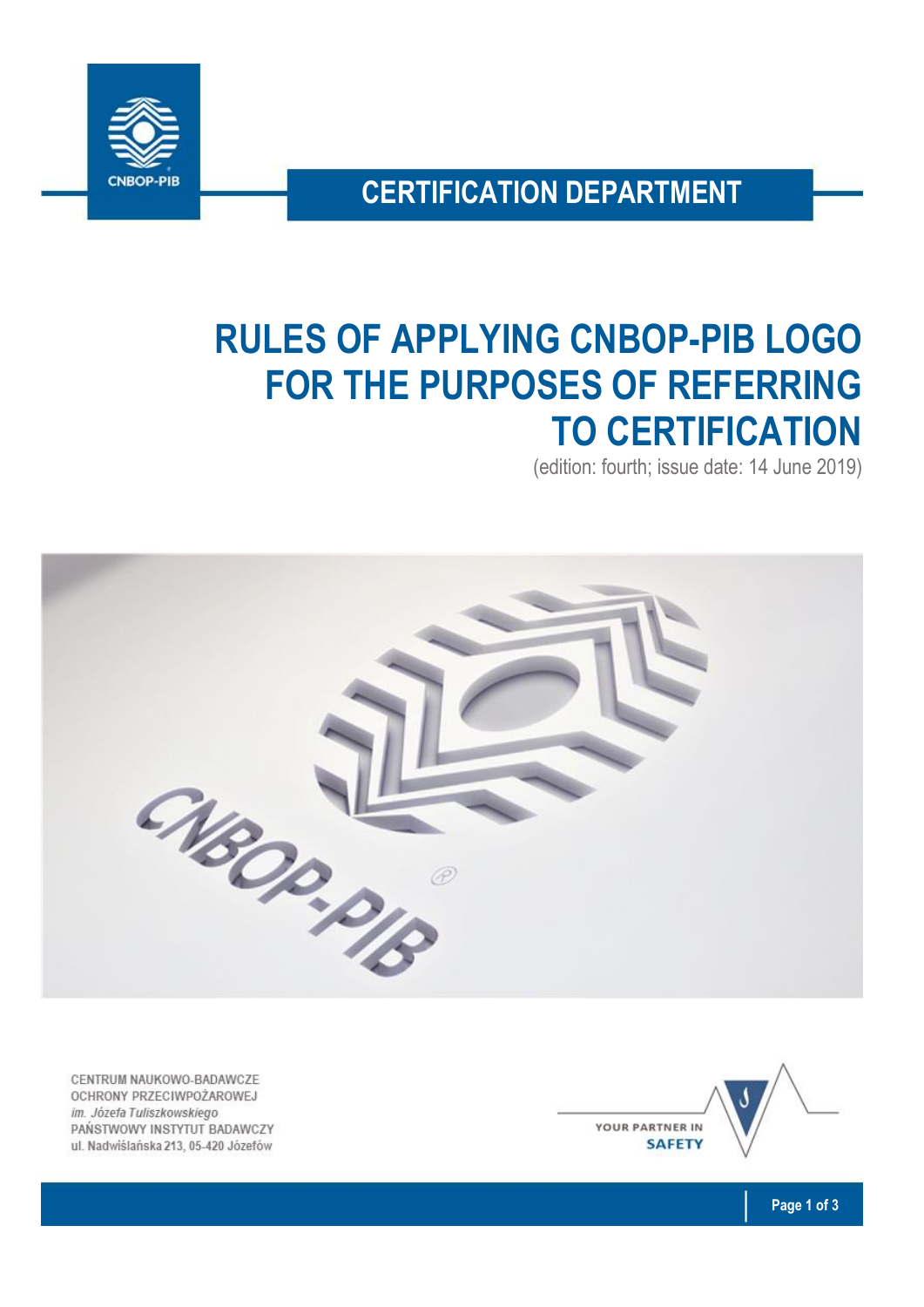| <b>CNBOP-PIB</b> | Centrum Naukowo-Badawcze Ochrony Przeciwpożarowej im. Józefa Tuliszkowskiego<br>Państwowy Instytut Badawczy |                          |  |             |
|------------------|-------------------------------------------------------------------------------------------------------------|--------------------------|--|-------------|
|                  | <b>CERTIFICATION DEPARTMENT</b>                                                                             |                          |  |             |
|                  | RULES OF APPLYING CNBOP-PIB LOGO FOR THE PURPOSES<br>OF REFERRING TO CERTIFICATION                          |                          |  |             |
|                  | Edition: fourth                                                                                             | Issue date: 14 June 2019 |  | Page 2 of 3 |

# **1. Introduction**

In this document Centrum Naukowo-Badawcze Ochrony Przeciwpożarowej im. Józefa Tuliszkowskiego Państwowy Instytut Badawczy (hereinafter referred to as CNBOP-PIB) defines principles of applying CNBOP-PIB logo for the purposes of referring to certification.

# **2. Scope of application**

Authorization to refer to certification by applying the CNBOP-PIB logo is granted to the Applicant (manufacturer or his authorized representative), hereinafter referred to as Holder, who was issued:

- a certificate of constancy of performance of construction products,
- a national certificate of constancy of performance of construction products,
- a voluntary certificate of conformity of products used for fire protection.
- **NOTE**: Holders of certificates of admittance should use the document *"Rules of using the mark of the admittance body (CNBOP-PIB)"* published on CNBOP-PIB website.

### **3. General provisions**

- 1. Referring to certification means application of CNBOP-PIB logo presented in Figure 1.
- 2. CNBOP-PIB logo is legally protected and apart from the rules contained in this document, the Holder should follow the general principles of application a legally restricted trademark.
- 3. CNBOP-PIB logo should not be used in a way that violates the good name of CNBOP-PIB and its use should not mislead affected parties in terms of certified products.
- 4. The Holder is not entitled to transfer the right to use the logo of CNBOP-PIB to any other entities (e.g. subcontractors) and for uncertified products.
- 5. CNBOP-PIB logo cannot be used in relation to a product that is the subject of an ongoing process to issue a certificate.
- 6. CNBOP-PIB logo cannot be used in relation to new products and / or elements constituting an extension of an issued certificate as part of an ongoing process to change the granted certificate.
- 7. CNBOP-PIB logo cannot be placed directly on a product which was not admitted for use but was certified.

### **4. Form and shape of CNBOP-PIB logo**

- 1. The Holder is obliged to use the logo in form, shapes and colours specified in Figure 1:
- 2.



#### *Figure 1 Basic dimensions and colours of the CNBOP-PIB logo.*

This document is the property of CNBOP-PIB. All rights reserved. It is forbidden to make changes to the content and reproduction by any technique without the consent of the CNBOP-PIB Director.